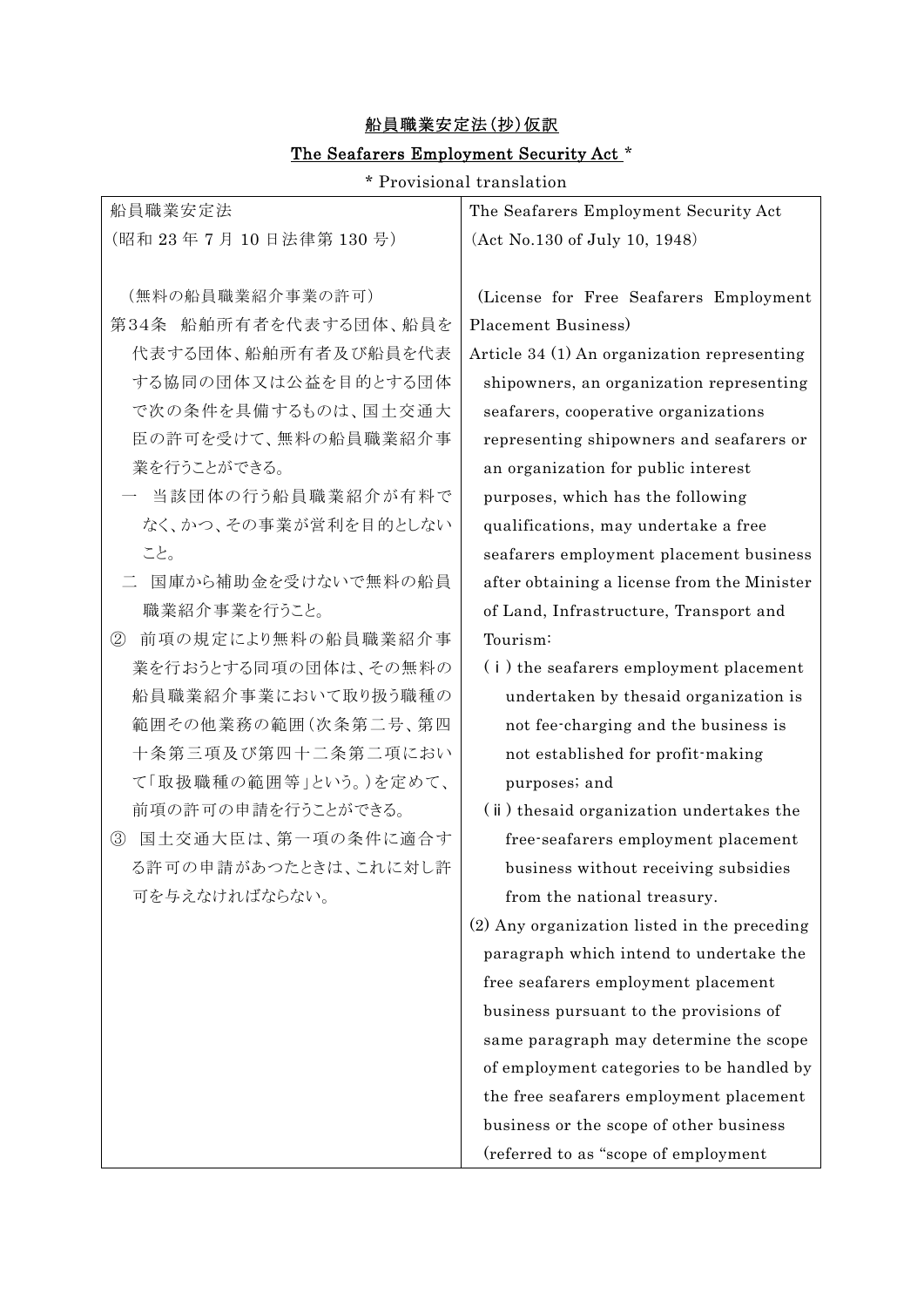|                                      | categories handled, etc." in item(ii) of the<br>following Article, paragraph (3) of Article |
|--------------------------------------|---------------------------------------------------------------------------------------------|
|                                      | 40, and paragraph $(2)$ of Article 42) and                                                  |
|                                      | may apply for the license under the                                                         |
|                                      | preceding paragraph.                                                                        |
|                                      | (3) The Minister of Land, Infrastructure,                                                   |
|                                      | Transport and Tourism shall, when                                                           |
|                                      | receiving the application for a license,                                                    |
|                                      | under paragraph (1), grant permission to                                                    |
|                                      | this application.                                                                           |
| (委託募集)                               | (Commissioning of Recruitment)                                                              |
| 第44条 船舶所有者は、その被用者以外の者                | Article 44 (1) A shipowner who intends to                                                   |
| に報酬を与えて船員の募集を行わせようとす                 | have a person other than his/her employee                                                   |
| るときは、国土交通大臣の許可を受けなけれ                 | engage in recruitment of seafarers by                                                       |
| ばならない。                               | giving compensation to such a person,                                                       |
| 船員の募集を行う者(船舶所有者及び船<br>$^{\circledR}$ | shall obtain a license from the Minister of                                                 |
| 員の募集に従事する被用者を除く。以下「募                 | Land, Infrastructure, Transport and                                                         |
| 集受託者」という。)は、同時に二以上の船                 | Tourism.                                                                                    |
| 舶所有者のため募集を行つてはならない。                  | (2) A person who engage in recruitment of                                                   |
|                                      | seafarers (excluding shipowners or their                                                    |
|                                      | employee(s) who engage in recruitment of                                                    |
|                                      | seafarers; hereinafter referred to as                                                       |
|                                      | "commissioned recruiters") shall not carry                                                  |
|                                      | out recruitment for two or more                                                             |
|                                      | shipowners simultaneously.                                                                  |
| (船員派遣事業の許可)                          | (License for Seafarer Dispatching)                                                          |
| 第55条 国土交通大臣の許可を受けた者は、                | Undertaking)                                                                                |
| 船員派遣事業を行うことができる。                     | Article <sup>55</sup> (1) A person who has obtained a                                       |
| 前項の許可を受けようとする者は、次に掲<br>(2)           | license from the Minister of Land,                                                          |
| げる事項を記載した申請書を国土交通大臣に                 | Infrastructure, Transport and Tourism                                                       |
| 提出しなければならない。                         | may carry out a Seafarer Dispatching                                                        |
| 一 氏名又は名称及び住所並びに法人にあ                  | Undertaking.                                                                                |
| つては、その代表者の氏名                         | (2) Any person who wishes to be granted the                                                 |
| 二 法人にあつては、その役員の氏名及び                  | license set forth in the preceding                                                          |
| 住所                                   | paragraph shall submit to the Minister of                                                   |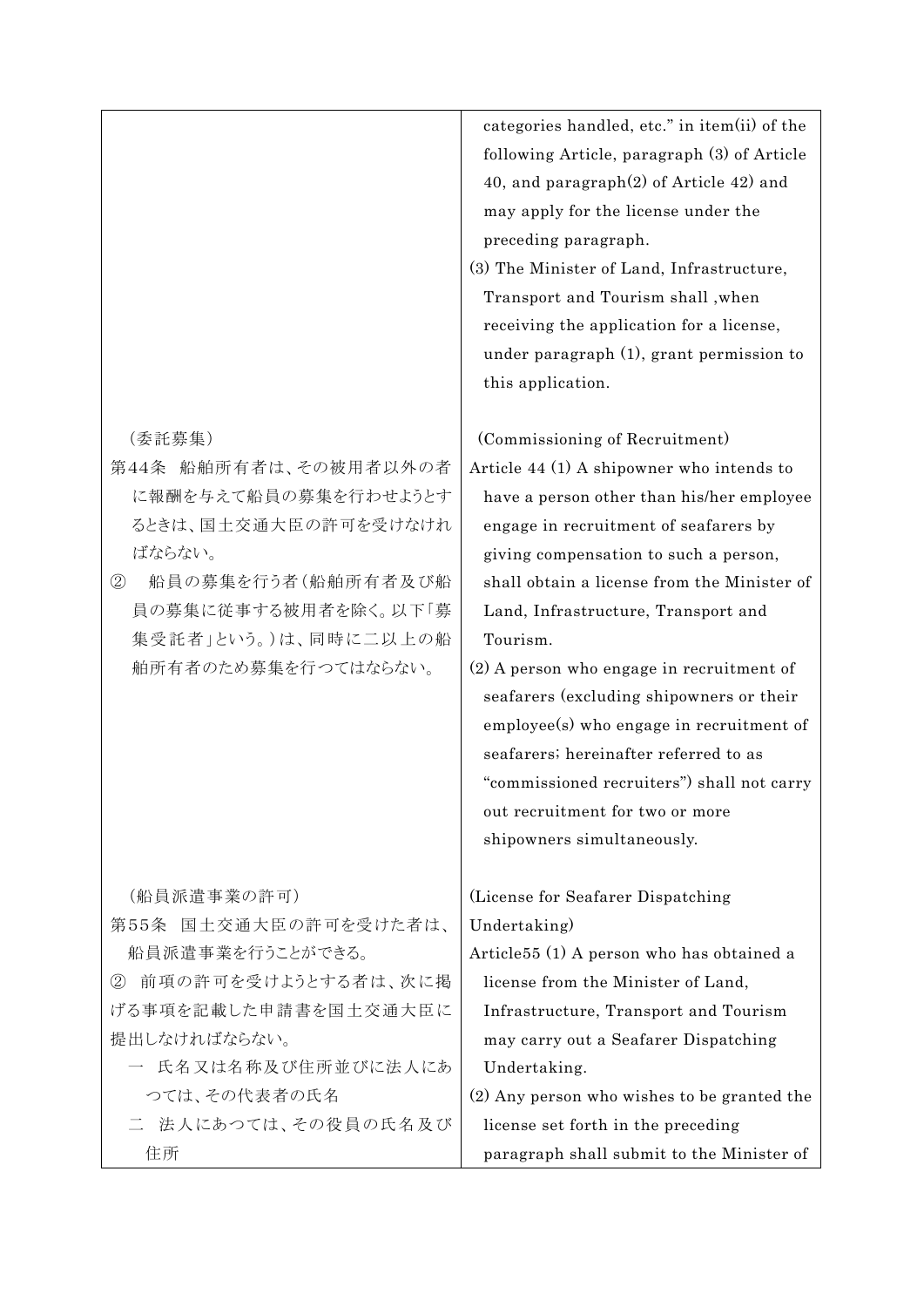- 三 船員派遣事業を行う事業所の名称及び 所在地
- 四 第76条の規定により選任する派遣元責 任者の氏名及び住所
- 五 前各号に掲げるもののほか、国土交通省 令で定める事項
- ③ 前項の申請書には、船員派遣事業を行う事 業所ごとの当該船員派遣事業に係る事業計 画書その他国土交通省令で定める書類を添 付しなければならない。
- ④ 前項の事業計画書には、国土交通省令で 定めるところにより、船員派遣事業を行う事業 所ごとの当該船員派遣事業に係る派遣船員 の数、船員派遣に関する料金の額その他船 員派遣に関する事項を記載しなければならな い。
- ⑤ 国土交通大臣は、第一項の許可をしようと するときは、あらかじめ、交通政策審議会の 意見を聴かなければならない。

Land, Infrastructure, Transport and Tourism a written application form stating the following information:

- (ⅰ) the applicant's name or title and address, and, in the case of a juridical person, the name of its representative;
- (ⅱ) in the case of a juridical person, the names and addresses of its executive officers;
- (ⅲ) the name and location of the place of business where the seafarer dispatching undertaking will be carried out;
- (ⅳ) the name and address of the responsible person acting for the dispatching undertaking of the dispatching undertaking as appointed pursuant to the provisions in Article 76;
- (ⅴ) in addition to what is set forth in the preceding items, matters specified by an Ordinance of the Ministry of Land, Infrastructure, Transport and Tourism.
- (3) A business plan for the seafarer dispatching undertaking for each place of business where the seafarer dispatching undertaking is carried out and other documents specified by an Ordinance of the Ministry of Land, Infrastructure, Transport and Tourism must be attached to the written application set forth in the preceding paragraph. (4) The number of dispatched seafarers, the
- amount of the fee for seafarer dispatching, and other matters pertaining to seafarer dispatching for the seafarer dispatching